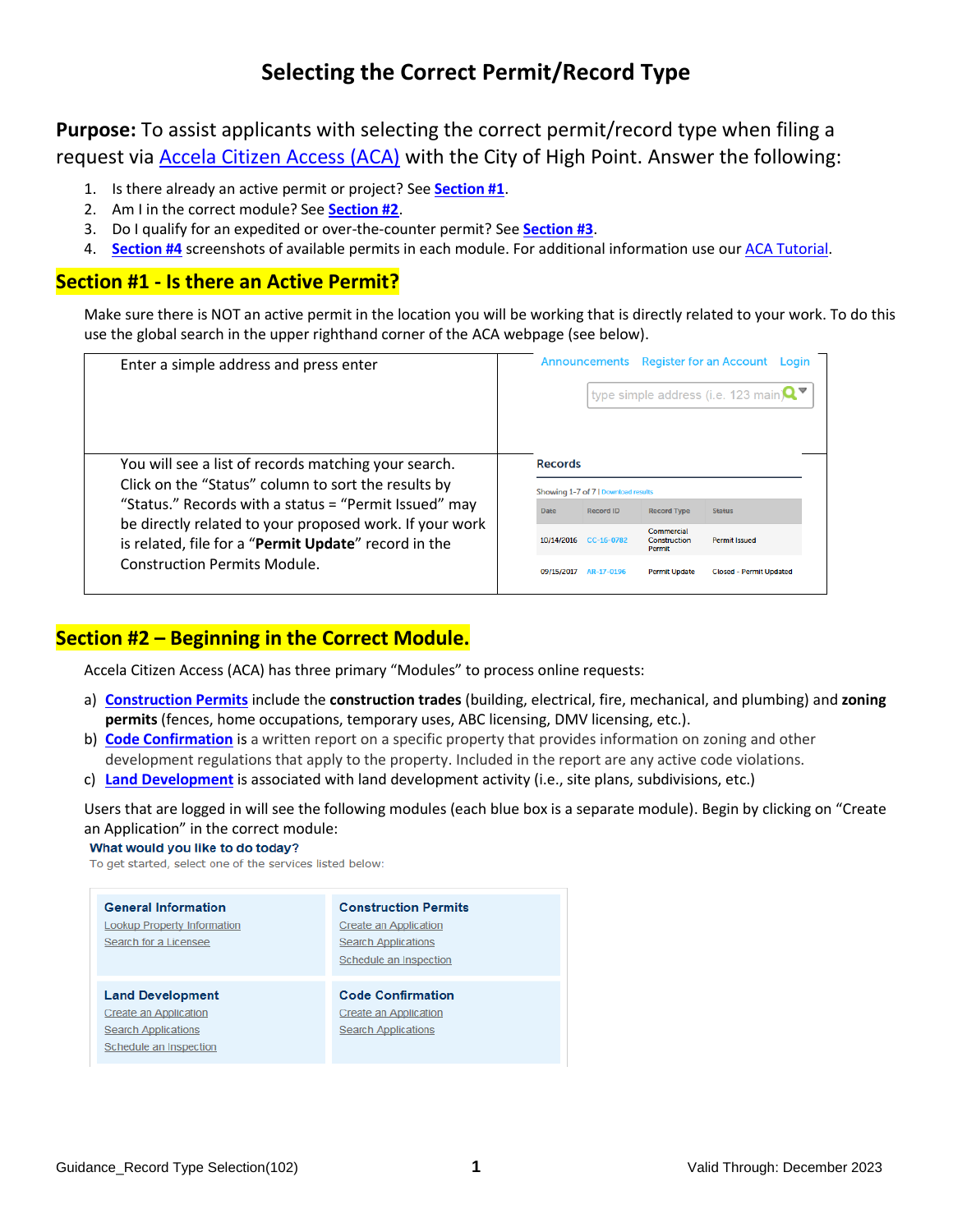## <span id="page-1-0"></span>**Section #3 - Do I qualify for an "Over the Counter" (OTC) Permit?** [\(back to top\)](#page-0-2)

The following scopes of work (outlined in the **Commercial** and **Residential** tables below) qualify for OTC which means there is no plan review. The permits, upon verification, can be issued the same day as requested.

| <b>Commercial Work</b><br>Commercial OTC Permit (OC-YY-####)                                                                                                                                                                                                                                                                  |                                                 |                                                                                                                                                                                                                                                                     |                                                                                                                                                                                                                           |
|-------------------------------------------------------------------------------------------------------------------------------------------------------------------------------------------------------------------------------------------------------------------------------------------------------------------------------|-------------------------------------------------|---------------------------------------------------------------------------------------------------------------------------------------------------------------------------------------------------------------------------------------------------------------------|---------------------------------------------------------------------------------------------------------------------------------------------------------------------------------------------------------------------------|
| <b>ELECTRICAL</b>                                                                                                                                                                                                                                                                                                             |                                                 | <b>MECHANICAL</b>                                                                                                                                                                                                                                                   | <b>PLUMBING</b>                                                                                                                                                                                                           |
| Replacement (like for like with no<br>$\Box$<br>increase in load)<br>Minor Work – [such as lights (track<br>$\Box$<br>lighting is one device), switches,<br>outlets, etc.]<br>Minor Low Voltage [such as cameras,<br>$\Box$<br>data ports, speakers, fixtures, etc.].<br>Service Change<br>$\Box$<br><b>Temporary Service</b> | Gas Line Only<br>$\Box$<br>□<br>return or vent) | □ HVAC Unit Replacement<br>Number of HVAC Units<br>Boiler Replacement/Repair<br>Duct Work Only (i.e., adding a                                                                                                                                                      | $\Box$ Water Line Replacement<br>$\Box$ Sewer Line Replacement<br>$\Box$ Fixture Replacement [includes<br>lavatory, water closets, etc. and<br>includes appliance replacement<br>(i.e., water heater, dishwasher,<br>etc. |
| <b>FIRE</b>                                                                                                                                                                                                                                                                                                                   |                                                 | <b>BUILDING</b>                                                                                                                                                                                                                                                     |                                                                                                                                                                                                                           |
| <b>Fire Alarm - Detection System Devices</b><br>Not including control panels or power supplies<br>$\Box$ Relocation and/or up to 5 new devices<br><b>Fire Protection - Sprinkler Heads</b><br>Not including work in Extra Hazard Group I & II Design Area<br>$\Box$ Relocation and/or up to 10 new heads                      |                                                 | <b>Expedited Showroom*</b><br>$\Box$<br>*Supplemental documentation required.<br>http://www.buildhighpoint.com/DocumentCenter/View/378<br>for more information.<br>Interior Demolition Only*<br>$\Box$<br>*Obtain prior approval from a Construction Plan Reviewer. |                                                                                                                                                                                                                           |

## **[Residential OTC Permit \(OC-YY-####\)](http://www.buildhighpoint.com/294/Residential) Residential Work**

| <b>ELECTRICAL</b>                                                                                                                                                                                                                                                               | <b>MECHANICAL</b>                                                                                                                                                                                                                                                                                                                                                                                                                                                              | <b>PLUMBING</b>                                                                                                                                                                                                                                                                                                             |  |  |
|---------------------------------------------------------------------------------------------------------------------------------------------------------------------------------------------------------------------------------------------------------------------------------|--------------------------------------------------------------------------------------------------------------------------------------------------------------------------------------------------------------------------------------------------------------------------------------------------------------------------------------------------------------------------------------------------------------------------------------------------------------------------------|-----------------------------------------------------------------------------------------------------------------------------------------------------------------------------------------------------------------------------------------------------------------------------------------------------------------------------|--|--|
| $\Box$ Sub-Panel<br>Replacement (like for like with no<br>increase in load)<br>$\Box$ Outlets and Fixtures (no limit, just<br>document the switches, lights,<br>outlets being added/replaced in<br>residence)<br><b>Temporary Service</b><br>$\Box$<br>Service Change<br>$\Box$ | Gas Line only<br>$\Box$<br>Gas Appliance (grill, logs, range, etc.<br>$\Box$<br>- excluding furnaces (see HVAC Unit<br>below)<br>Number of fuel appliances<br>HVAC Unit (addition or replacement)<br>$\Box$<br>Number of HVAC Units<br>Duct Work Only (i.e., adding a return<br>$\Box$<br>or vent)<br>Generator - Permanently Installed*<br>$\Box$<br>*Supplemental documentation required.<br>http://www.buildhighpoint.com/document<br>center/view/317 for more information. | $\Box$ Fixtures and Connections (i.e.,<br>bathroom, tub/shower conversion,<br>sinks, dishwasher, and washer<br>machine)<br><b>Plumbing - Utility Services</b><br>$\Box$ Sewer Line<br>$\Box$ Water Line<br>$\Box$ Both<br>$\Box$ Water Heater - Gas (proposed<br>type)<br>$\Box$ Water Heater - Electric (proposed<br>type) |  |  |
| <b>BUILDING</b>                                                                                                                                                                                                                                                                 |                                                                                                                                                                                                                                                                                                                                                                                                                                                                                |                                                                                                                                                                                                                                                                                                                             |  |  |
| $\Box$ Re-roofing (>\$20,000)*                                                                                                                                                                                                                                                  | $\Box$ Window Replacement (>\$20,000)*                                                                                                                                                                                                                                                                                                                                                                                                                                         | $\Box$ Siding Replacement (>\$20,000)*                                                                                                                                                                                                                                                                                      |  |  |
| *No permit is required if total job value is less than \$20,000.                                                                                                                                                                                                                |                                                                                                                                                                                                                                                                                                                                                                                                                                                                                |                                                                                                                                                                                                                                                                                                                             |  |  |

**□** Small Accessory Structure (Dimensions less than 12'Wx12'Dx12'H) – Supplemental documentation required. <http://www.buildhighpoint.com/DocumentCenter/View/555> for more information.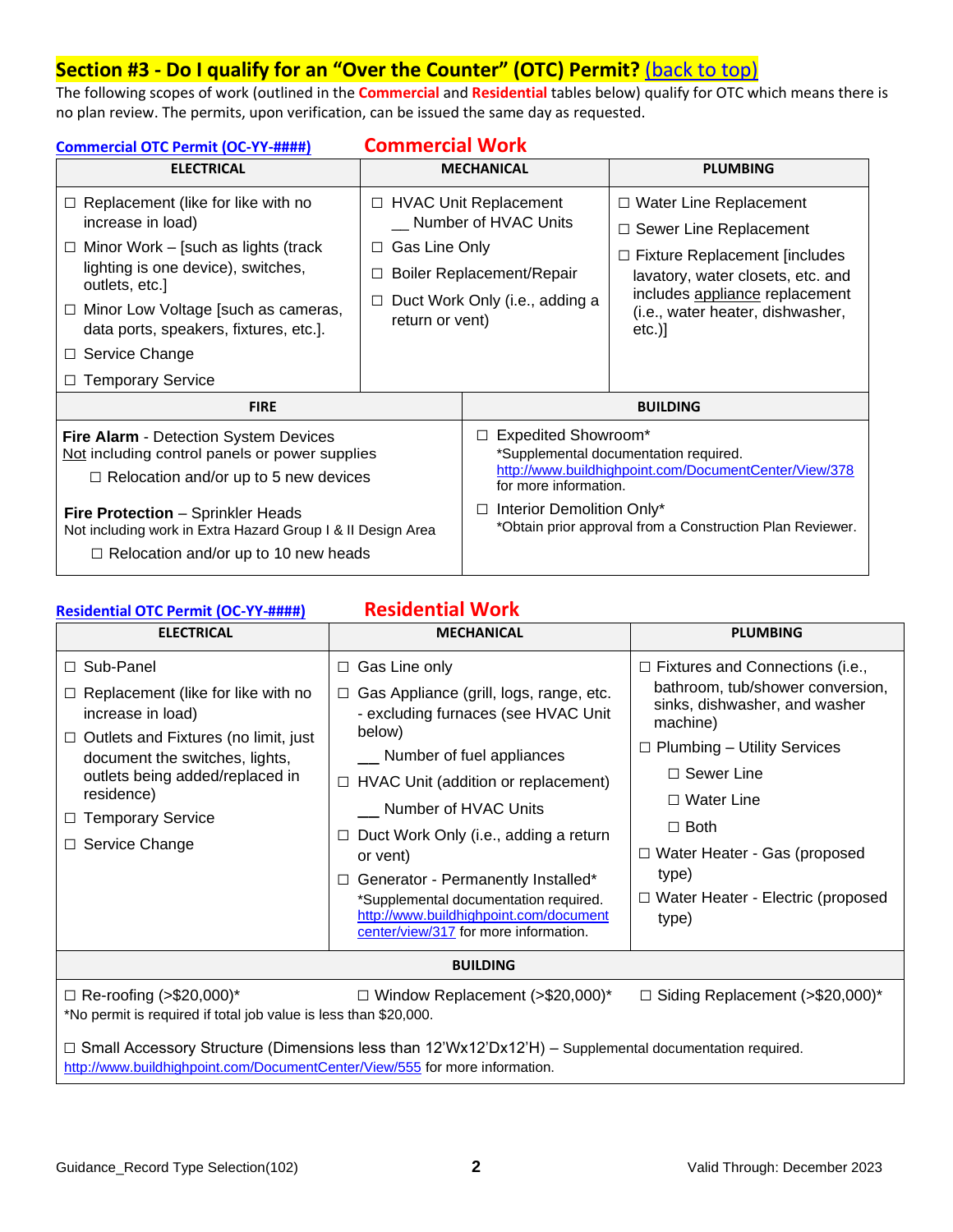## <span id="page-2-0"></span>**Section #4 – Selecting the Permit** [\(back to top\)](#page-0-2)

#### <span id="page-2-1"></span>**a) Construction Permits**

If you selected, the "**Construction Permits**" module and clicked "Create an Application" you will see the following:



#### **NOT Over the Counter Construction Group (Scope of work does NOT qualify for Over the Counter)**

**[Commercial Construction Permit \(CC-YY-####\)](http://www.buildhighpoint.com/191/Commercial-Construction)** - Required for all work on a commercial building **that does not** qualify for an "Over the Counter" request. **Note:** R-2 Residential Occupancy (i.e., apartments) is commercial construction.

**[Residential Construction Permit \(RC-YY-####\)](http://www.buildhighpoint.com/190/Residential-Construction)** - Required for all work on a residential building **that does not** qualify for an "Over the Counter" request. Also use this request when multiple trades will be involved in a single project (i.e., kitchen remodel involving building, electrical, mechanical, and plumbing trades are submitted as one permit request. Identify scope of work and contractors).

**[Permit Update \(AR-YY-####\)](http://www.buildhighpoint.com/201/Amend-Request)** - The record type is used to "Update" your request **AFTER** the permit is **issued** OR for records that have "Plan Review" where the construction plans have a "Document Status" = "APPROVED." Since High Point uses the "Complete" permit model there will be occasions where existing permits need require updating. Once a request is processed, and the PERMIT is ISSUED the Permit Update record should be used to make changes. Common requests are, "Changing a Contractor" or "Providing Modified/Corrected Plans." Based on the scope of these updates the "Case Manager" may hold inspections until the revisions are sufficiently processed. **Note:** This request is NOT necessary if the Permit has NOT been issued. Updated plans and/or identification of contractors can be done by simply adding the corrected plans to the active record. Contractors can be added to existing records by emailing [permits@highpointnc.gov](mailto:permits@highpointnc.gov) and identify the record ID.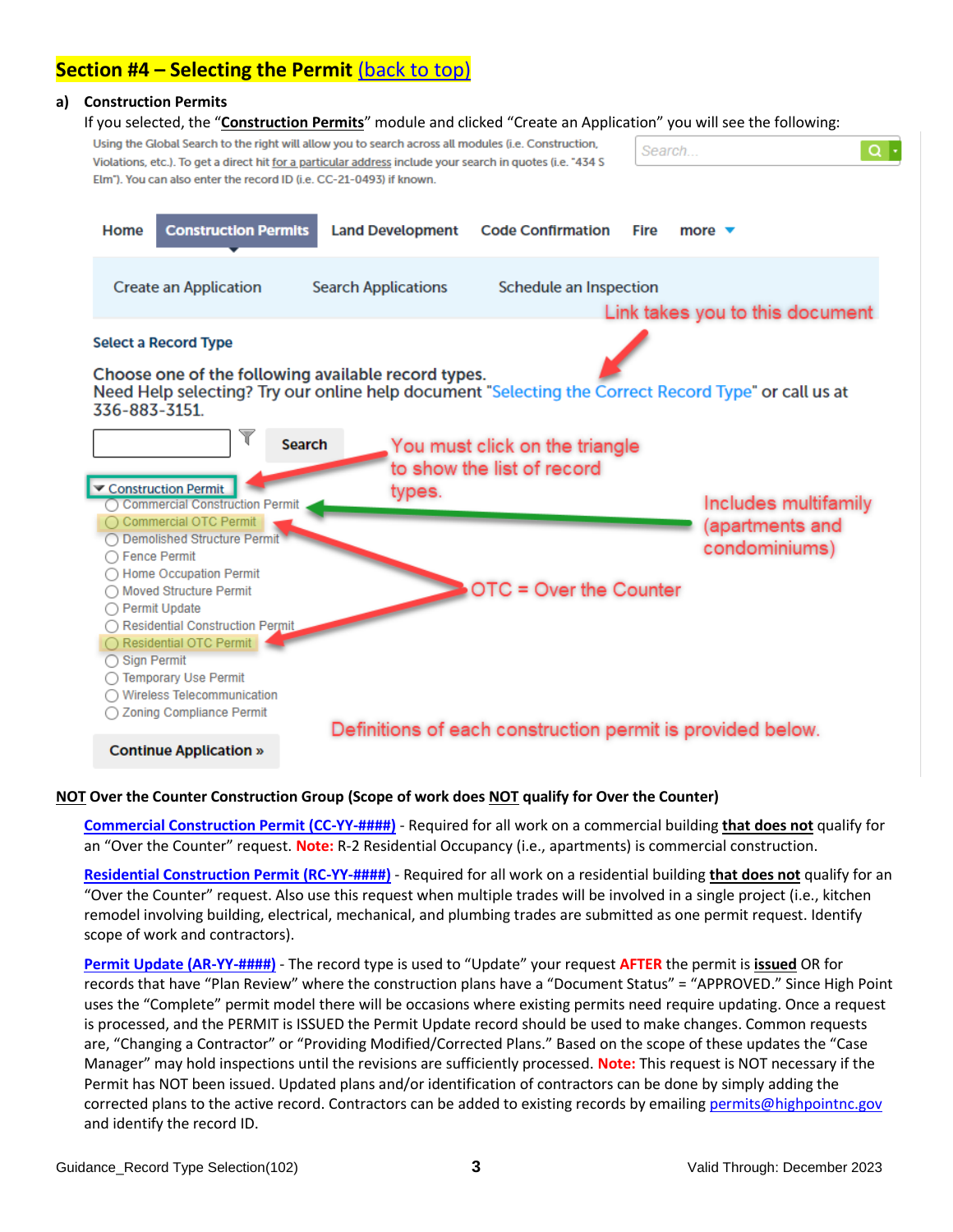**[Demolished Structure Permit](http://www.buildhighpoint.com/296/Demolished-Structure) (DS-YY-###)** - This request only applies to the **complete demolition** of a structure (commercial or residential). **Note:** Commercial interior demolitions use the Commercial OTC Permit.

**[Moved Structure Permit \(MS-YY-###\)](http://www.buildhighpoint.com/297/Moved-Structure)** - This request only applies to the complete relocation of a structure (commercial or residential).

**[Sign Permit](http://www.buildhighpoint.com/195/Sign) (SI-YY-###)** – Required prior to the installation of all signage (including banners).

**[Wireless Telecommunication \(WT-YY-####\)](http://www.buildhighpoint.com/344)** – Required for all wireless telecommunication facilities being erected, replaced, relocated, or altered.

#### **Zoning Permit Group (Not Construction – Verifying Zoning Compliance)** [\(back to top\)](#page-0-2)

**[Fence Permit \(ZP-YY-###\)](http://www.buildhighpoint.com/197/Fence)** - Any fence (non-residential or residential) requires a permit prior to construction. **Note:**  Masonry walls exceeding 4-feet must obtain a Construction Permit (Residential or Commercial).

**[Home Occupation Permit \(ZP-YY-###\)](http://www.buildhighpoint.com/198/Home-Occupation)** – Required to operate a business from your residence (the place where you personally reside).

**[Temporary Use](http://www.buildhighpoint.com/199/Temporary-Use) Permit (ZP-YY-###)** – Required for temporary events lasting more than 3 days (i.e., Christmas tree sales, vegetable stands, food trucks, etc.). that are located at a set location up to 30 days. Temporary events are limited to three 30-day Periods at a specific location during a calendar year.

**[Zoning Compliance Permit \(ZP-YY-###\)](http://www.buildhighpoint.com/200/Zoning-Compliance)** - The Zoning Compliance Permit is to authorizes a specific principal use of a property where a construction permit is not required. Examples of such uses include automobile parking lots, demolition debris landfills, cemeteries, and athletic fields. Also, the review of State/Federal licensed uses, such as Alcoholic Beverage Control (ABC), Department of Motor Vehicles (DMV), Alcohol Tobacco Firearms (ATF), and others utilize this process.

### <span id="page-3-0"></span>**b)** Code Confirmation [\(back to top\)](#page-0-2)

If you selected, the "Code Confirmation" module and clicked "Create an Application" you **sent** to the "Code Confirmation" request screen (this is the only request type in this module). A Code Confirmation is a written report on a specific property that provides information on zoning and other development regulations that apply to the property.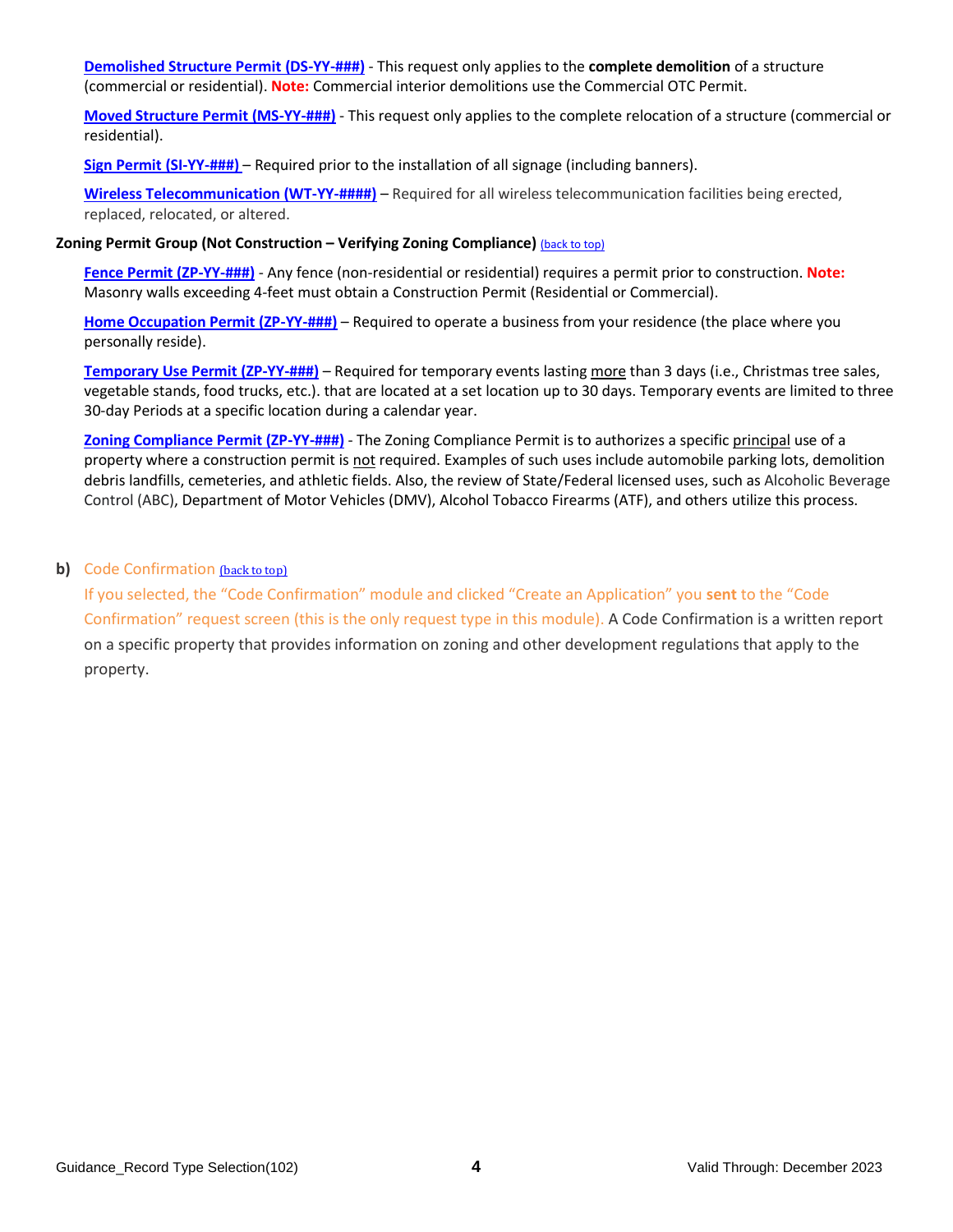#### <span id="page-4-0"></span>**c) Land Development** [\(back to top\)](#page-0-2)

If you selected, the "Land Development" module and clicked "Create an Application" you will see the following:<br>Choose one of the following available record types.<br>Need Help selecting? Try our online help document "Selectin

| V                                                                                                                                                                                                                                                                                                                    | <b>Search</b> |                                 |
|----------------------------------------------------------------------------------------------------------------------------------------------------------------------------------------------------------------------------------------------------------------------------------------------------------------------|---------------|---------------------------------|
| Land Development<br><b>Design Review</b><br><b>Development Update</b><br><b>Easement Reconveyance</b><br>Exclusion<br><b>Final Plat</b><br><b>Group Development</b><br><b>LD ROW Encroachment</b><br><b>Preliminary Subdivision</b><br><b>Public Tree Certificate</b><br>Site Plan<br><b>Street and Utility Plan</b> |               | Link takes you to this document |
| <b>Continue Application »</b>                                                                                                                                                                                                                                                                                        |               |                                 |

**Which activity do I choose?** Please read the following descriptions for more detail on the available Land Development Record Types. **ATTENTION:** The list below is sorted based on the most common Land Development requests.